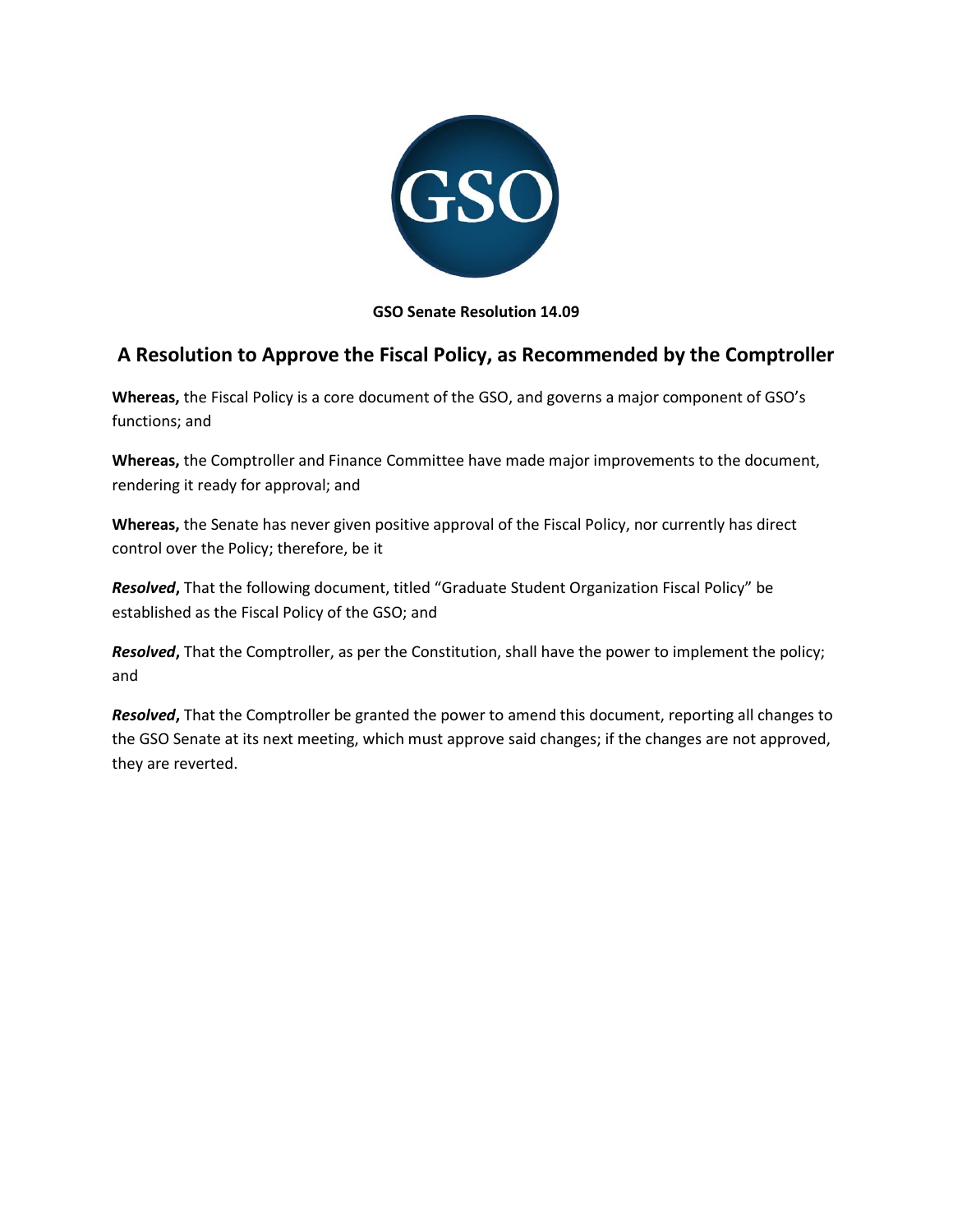# **Graduate Student Organization Fiscal Policy**

**Please contact the Comptroller a[t gsocomptroller@syr.edu](mailto:gsocomptroller@syr.edu) if there are any questions or concerns about the provisions for using funds. If you are not familiar with GSO pre-approval or reimbursement procedure please contact the Comptroller before any spending occurs. Pre-approval is required for ALL reimbursements.**

**The GSO budget will consist of funds allocated at the annual GSO budget meeting. The funds allocated at this meeting can include both projected fee revenues for the upcoming academic year as well as unspent funds from previous academic years. In order to maintain the ability to always fund programming approved in previous budgets the GSO shall maintain a reserve fund of a minimum of \$50,000 but not to exceed 20% of the GSO annual budget.**

**I. Provisions for Using Funds**

- Department funds are determined by the number of fee-paying graduate students enrolled in each department. These numbers are obtained from the University Registrar. Department funds will be spent first out of an organization's GSO account.
- Organization funds are determined by the Senate budget allocation from the preceding year's budget meeting. The GSO Comptroller manages these funds for student organizations. Organizations that are given money in the previous year are not precluded from applying for additional funding for events through special programming allocations during the academic year.

Departments and organizations must meet their stated categorical requirements as follows before using any allocated funds from GSO.

- A. All organizations must be recognized and in good standing with the Office of Student Life GSO. The Registered Graduate Student Organization Handbook, located on the GSO website, contains registration requirements and procedures. The GSO will not allocate monies to unrecognized organizations. All academic departments are considered recognized for the purpose of annual department allocations; however, if the academic department wishes to apply for an annual budget, or special programming funds, or startup funds, they must be registered as an organization with the GSO.
- B. Student organizations will be required to spend GSO allocated funds in the manner outlined in their annual budget submissions. Organizations will be provided with a final approved budget (a list of events and funds approved by the GSO Finance Committee and GSO Senate) at the conclusion of the budgeting process. Organizations will only be given pre-approval for events and expenditures listed in the approved budget. If an organization would like to change how its annual budget funds are allocated, it may apply to the GSO Finance Committee to modify its approved annual budget. The GSO Comptroller may also approve such changes if the Finance Committee cannot meet in a timely fashion.
- C. All organizations and departments will present to the GSO the name of two officers who will be responsible for the request of expenditure from GSO funds. These are the only persons allowed to authorize expenditures on the organization's account. If the department has an organizational body of graduate students, then the President and Comptroller of that organization will be considered default signatories for that organization.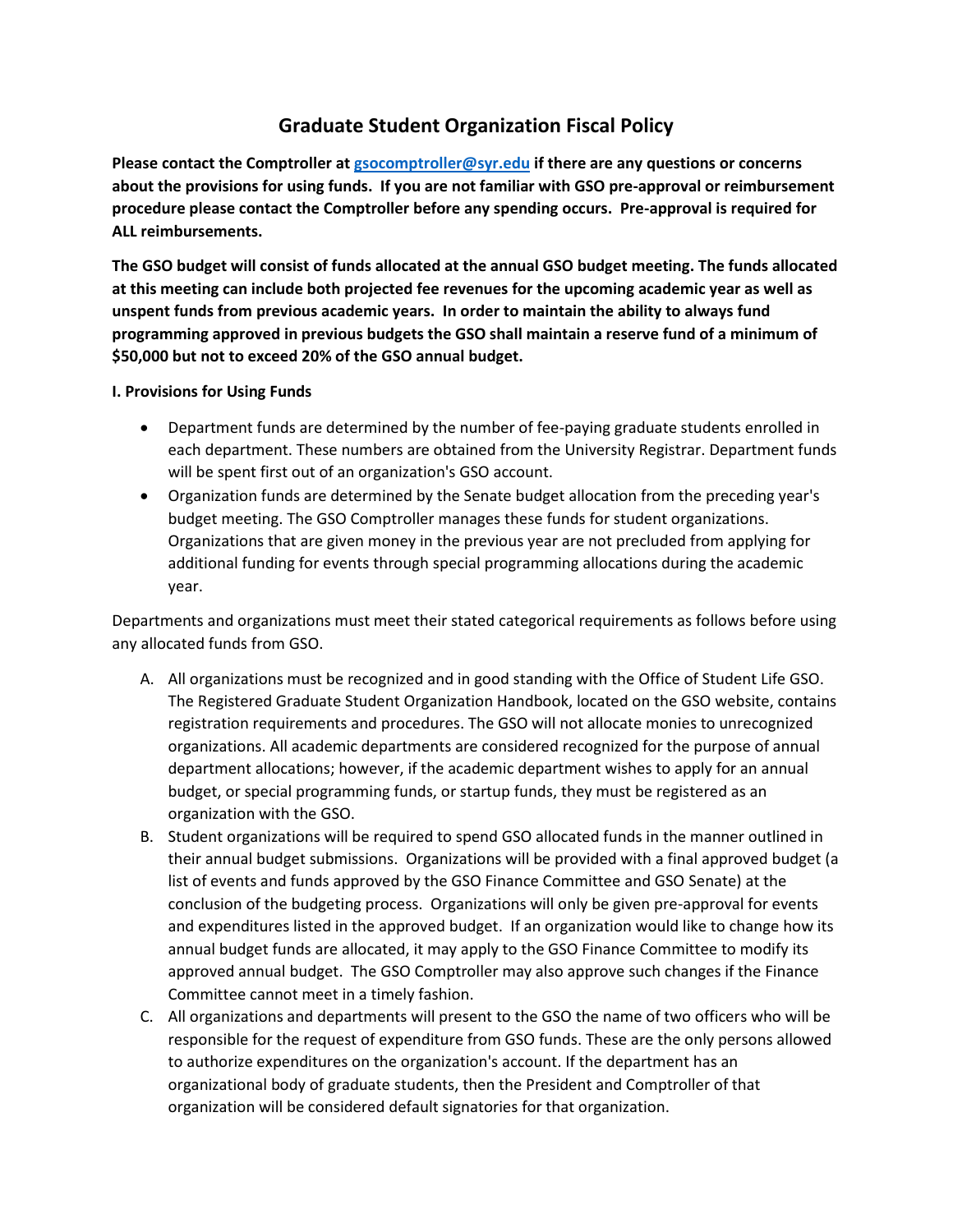- D. Funding for organizations is contingent upon organizational adherence to the Syracuse University standards for student organizations.
- E. All funding of campus wide service organizations will be open to all fee-paying graduate students. Special programming funding and startup funding will be open only to Syracuse University, non-College of Law student organizations.
- F. Undergraduate-only organizations are eligible to apply for special programming funds only if they are working on an event in conjunction with a graduate student organization or can demonstrate how graduate students will actively be assisting with and participating in an event. Acceptable forms of evidence are joint funding applications specifying the collaboration with a graduate student organization, documented graduate students working with the organization on a program or a letter from a graduate student organization stating their interest in the event being proposed. All undergrad organizations must first apply to SA before applying to the GSO for funding; applications submitted without first being submitted to SA will be rejected.
- G. Undergraduate/graduate organizations are eligible to apply for special programming funds and/or annual budgets. Undergraduate/graduate organizations should be prepared to demonstrate to the GSO Finance Committee and the GSO Senate that graduate students are active members of their organization, through membership lists or other similar documentation.
- H. Graduate organizations that first registered after the most recent annual budget submission deadline may apply for startup funds through the end of the academic year after said deadline. These funds are to assist new organizations in getting started, running events, and other related activities.
- I. Campus-wide service providers that are supported by GSO student fees will be required to adhere to the following GSO policies. A list of these providers is maintained on the GSO website.
	- The GSO is under no obligation to fund any campus-wide service organization on multipleyear agreements. These organizations must submit a budget each year to be considered for funding by the Finance Committee.

# **II. Organizational and Departmental Policies**

- A. Each organization's budget runs from commencement to commencement. All spending that occurs after a commencement should be included in the organization's annual budget submission for that coming academic year.
- B. Each organization and department may not request in reimbursements any money in excess of the amount allocated by the GSO Senate, unless self-generated funds are deposited into that department or organization's GSO fundraising account.
	- 1. GSO funds awarded to organizations are primarily intended to facilitate the academic or professional growth of graduate students. Funds intended for social purposes cannot encompass more than the higher of 1/4 of an organization's total annual budget (plus departmental allocation when applicable) or \$300 (plus departmental allocation when applicable). In addition events with a social purpose must take place on University Property or within Onondaga County
- C. The GSO is under no obligation to commit or reimburse any finances or purchases that were not pre-approved by the GSO Comptroller, nor will the GSO be obligated to reimburse expenditures requested after the date of the event, without prior approval. To ensure expenditures will be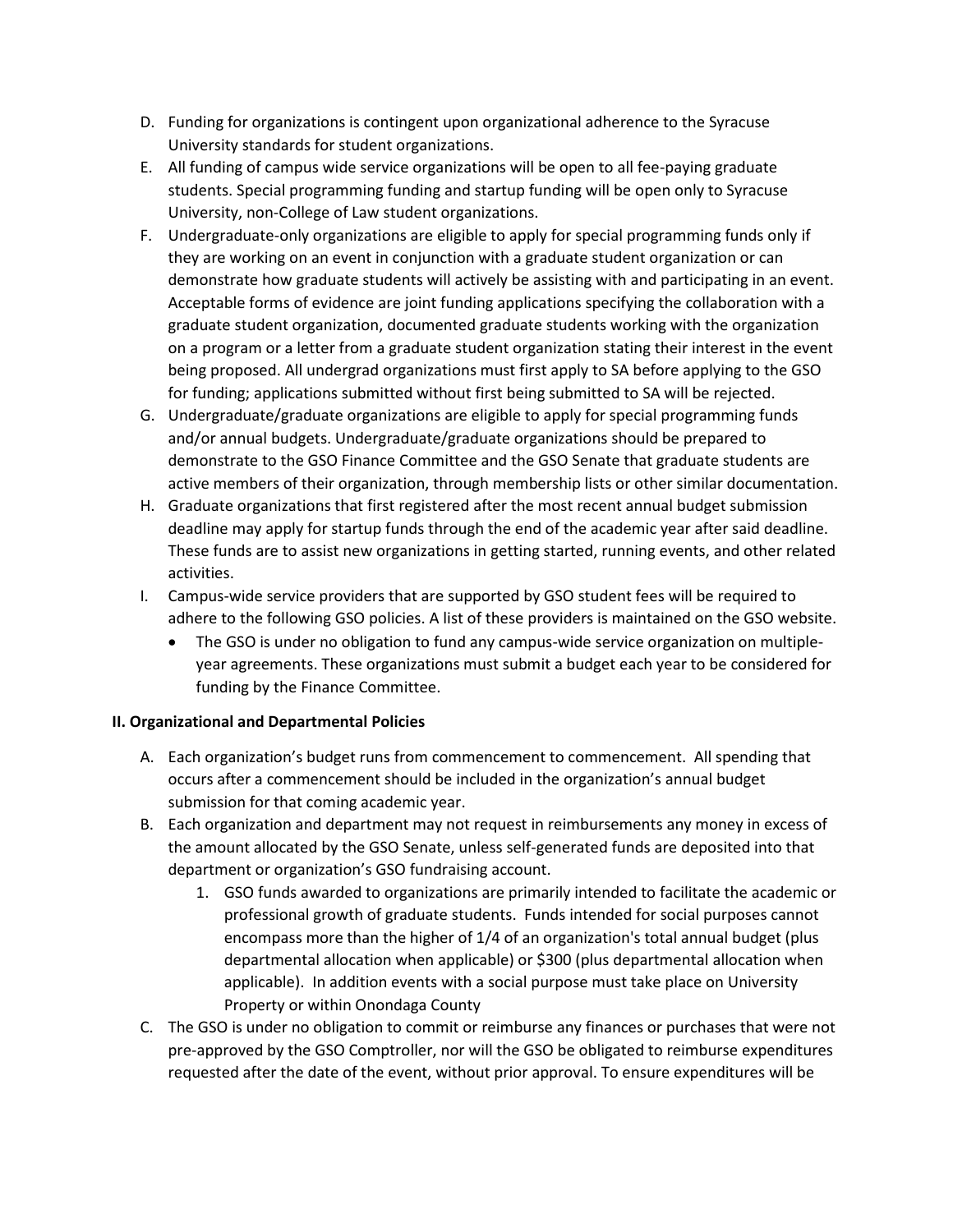paid, consult with the GSO Comptroller to fill out an expenditure pre- approval form. Preapproval forms must be submitted at least two (2) weeks before an event.

- D. Organizations and departments are responsible for keeping accurate, complete and up-to-date information on all expenses incurred throughout the year. This information should be organized and maintained in such manner that the GSO Comptroller may access it within 24 hours' notice. The department or organization must meet with the Comptroller to resolve any disputes. Resolutions to disputes are subject to approval by the GSO Executive Board. In the event that no detailed records are provided to the GSO Comptroller by the department or organization, the GSO records shall be considered as accurate.
- E. All organizations and departments applying for special programming funds or startup funds are required to do the following:
	- 1. Fill out the appropriate paperwork for funds (available at the GSO website. Applications should be submitted at minimum a month before an event and should be turned into the GSO Comptroller at least 10 days before the next GSO Senate meeting.
	- 2. Itemize all anticipated expenses.
	- 3. Be prepared to justify the level of graduate student involvement and the benefits of the activity to the graduate student population and university community. Please provide a breakdown of all expected costs and a list of all additional sources of funds committed or received to date. As a general rule, for groups that are a combination of graduate and undergraduate or law students, the GSO will fund the percentage of the event that is proportional to the percentage of graduate students involved in the organization.
	- 4. If requested, make an appointment to meet with the Finance Committee. Have a representative at the meeting who is able to discuss the nature of the request.
	- 5. If special programming funds or startup funds are allocated and confirmed by the Senate, then the organization's authorized signatory may spend funds in collaboration with the GSO Comptroller. Organizations and departments are not to spend allocated monies without pre- approval from the GSO Comptroller.
- F. All requests for expenditure of any funds in a GSO account for the current fiscal year must be submitted to the GSO office no later than 15 June.
- G. It is the responsibility of organization and department representatives to plan accordingly for the entire year.
- H. No GSO monies will be transferred to any Syracuse University department or administrative account except for payment for services rendered as proven by receipt, invoice, or contract.
- I. Departments are responsible for having a representative at each senate meeting. It will be the responsibility of these representatives to report monthly to their departments as to what funds are in their account and how they will be spent. The GSO considers department representatives to be responsible for the communication of GSO policy, decisions and minutes to their constituent groups. See the GSO Constitution, Article VIII Section 9.

# **III. Income Policies**

A. Organizations wishing to fundraise must set up a separate account at the Graduate School to use as a depository of funds.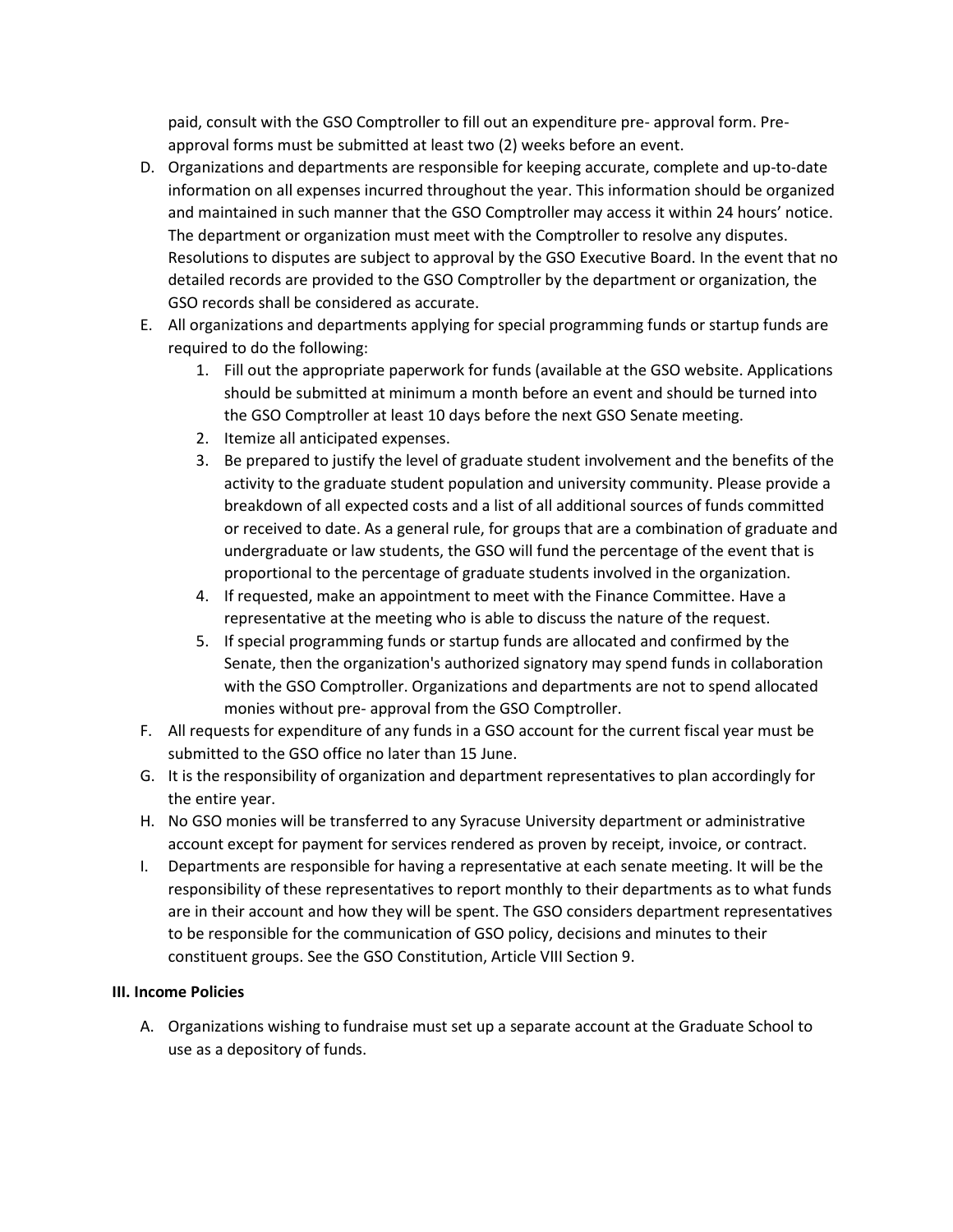- B. All income from fund raising activities must be reported to the GSO Comptroller in a timely manner. The creation of these fundraising accounts and each individual fundraising activity must be approved in advance by the Graduate School.
- C. The purpose of all income generated from GSO sponsored events must be explained in writing in any applications for funding and must be adhered to by the organization or department. The GSO Comptroller must approve changes in plans for income. Failure to report income will result in loss of all remaining funds and a two-year ban on applying for GSO funds for the organization or department.

# **IV. Equipment Policy**

- A. Equipment should not be purchased with GSO monies except when other options are not available. Departments and organizations should strive to rent or use university or departmental equipment when possible.
- B. When equipment can't be borrowed or used, all equipment purchased with GSO funds shall be donated to an approved university department or center or, if unwanted, an approved local organization. Under no circumstances should individuals within an organization keep equipment.
- C. Exceptions to these rules include any advertising equipment to be used over multiple years, such as banners, or equipment with a one-time usage, such as disposal food serving items.

# **V. Carry-Over Policy**

- A. Any unspent department funding will be carried over to the next year automatically. This rollover will not exceed the previous year's total department allocation.
- B. No other funding (except funds in GSO fundraising accounts) will be carried over.

# **VI. Application of Financial Policies**

- A. The GSO Comptroller will maintain the intent of the policies contained within this document.
- B. The Comptroller shall negotiate agreements with any individual organization or department in execution of this document or Senate-approved budget. The Executive Board must approve any such agreements.

# **VII. Expenditure Process**

The following information is required before any commitments for reimbursements will be considered.

- A. Name, address, phone number, and a contact person of the organization or department making the request (i.e. the authorized signer) must be on all forms.
- B. Vendor names, address, phone number, and a contact person from whom the services are being requested. Please include the vendor's federal tax identification number on the form.
- C. If an individual is being paid or reimbursed, it is mandatory to have their social security number for the purpose of payment. We cannot pay anyone who does not have a social security number or federal tax identification number.
- D. It is necessary to have written estimates from vendors, speakers, performers, or anyone to whom the GSO will disburse funds. Please note that Syracuse University is tax exempt and no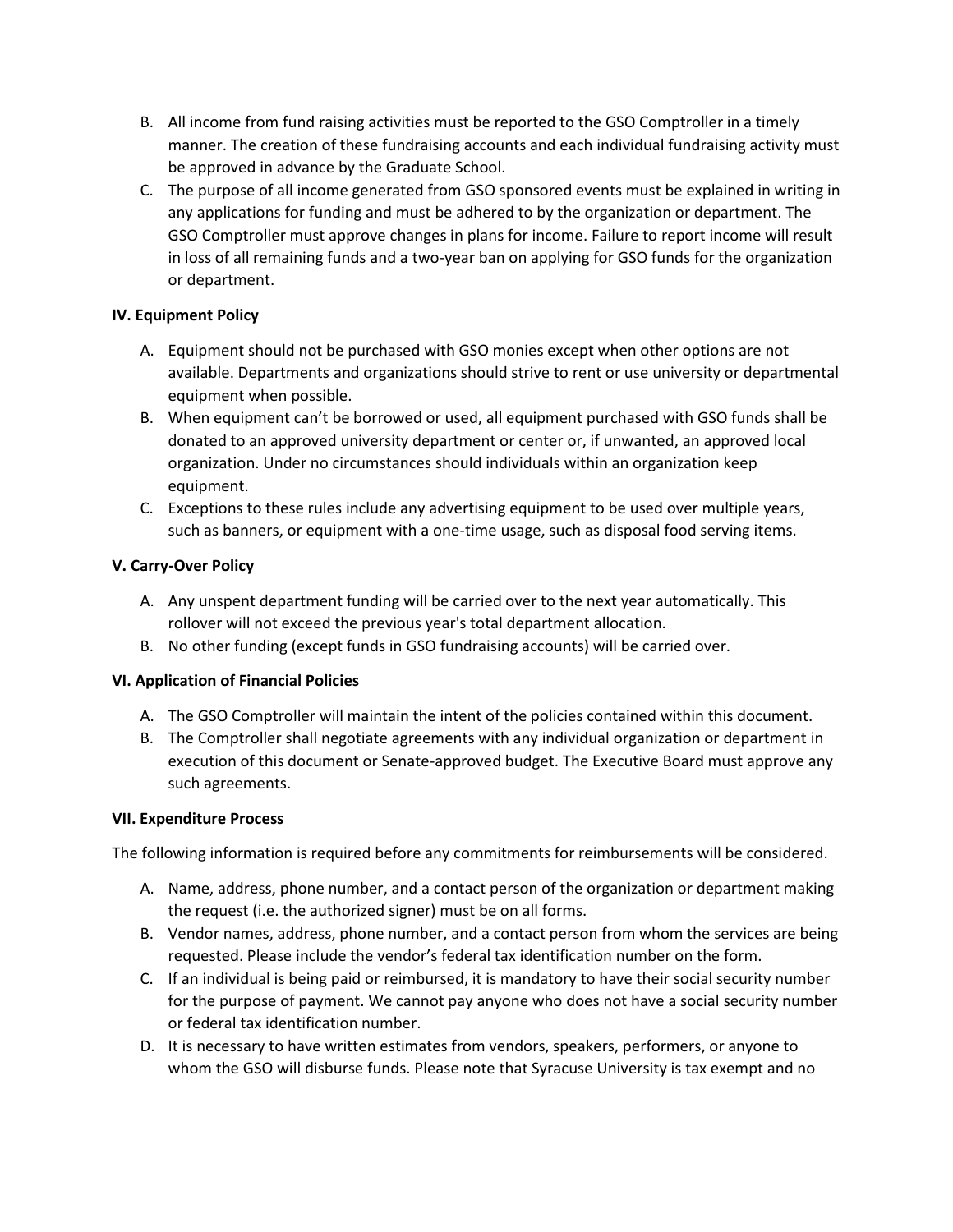taxes will be paid on materials or supplies. Please see the GSO website for details. See the GSO Comptroller for any exceptions to the tax rules that do not pertain to materials or supplies.

- E. All details of an event should be known before any requests are made. These details include the event title, date and venue of the event. If you have requested a room on campus through Student Centers and Programming Services, it will be necessary to show confirmation of that room to the GSO Comptroller. This will ensure that the event has been approved as an official campus event and should follow all university policies.
- F. All organizations and departments have a file in the GSO office. This file consists of all expenditures that were processed or committed to their account. Organizations and departments may see their own respective files with consent of the GSO Comptroller. This does not however eliminate organizations' or departments' obligation to keep their own records of expenses.
- G. Please remember that no commitments, whether verbal or written, shall be made by any student, organization, department or respective representatives unless the expenditure request has been approved. Such oral agreements will be deemed void by the GSO and any potential liability will remain with the department or organization. Neither an organization nor the GSO itself may sign a contract on behalf of Syracuse University.

# **VIII. Information Needed to Process any of the Following**

Reimbursements: Syracuse University has vendors available that comply with the tax-exempt rule. A list of these vendors is available at the GSO office. Students should consult with the GSO Comptroller concerning making any purchases with their own money if they expect to be reimbursed. The GSO, along with Syracuse University, encourages the use of university vendors in order to receive full reimbursements for items purchased. Any reimbursements made to an individual require the signature of the GSO President or Comptroller, the individual making the request, and an authorized signatory for Syracuse University.

All reimbursements must be pre-approved by the GSO Comptroller. If a purchase is made with an outside (i.e. non-SU designated) vendor, tax will be applied to the total cost and the university will not honor the total reimbursement. When requesting reimbursement it is essential to have the following information:

- Name of person to be reimbursed
- Permanent address
- Phone number
- Reason for purchase
- Amount of reimbursement (original receipts must be attached)
- The reimbursable amount must coincide with the amount indicated on the receipts.

It will be necessary for payment to have the social security number of the person to be reimbursed is indicated on the form. Please note on the request form if the individual is a university employee (TA's and GA's are regarded as employees for this purpose) and the location where they receive paychecks or payroll receipts on campus. Checks will be delivered to that campus address, not the GSO office.

## **IX. Executive Pay**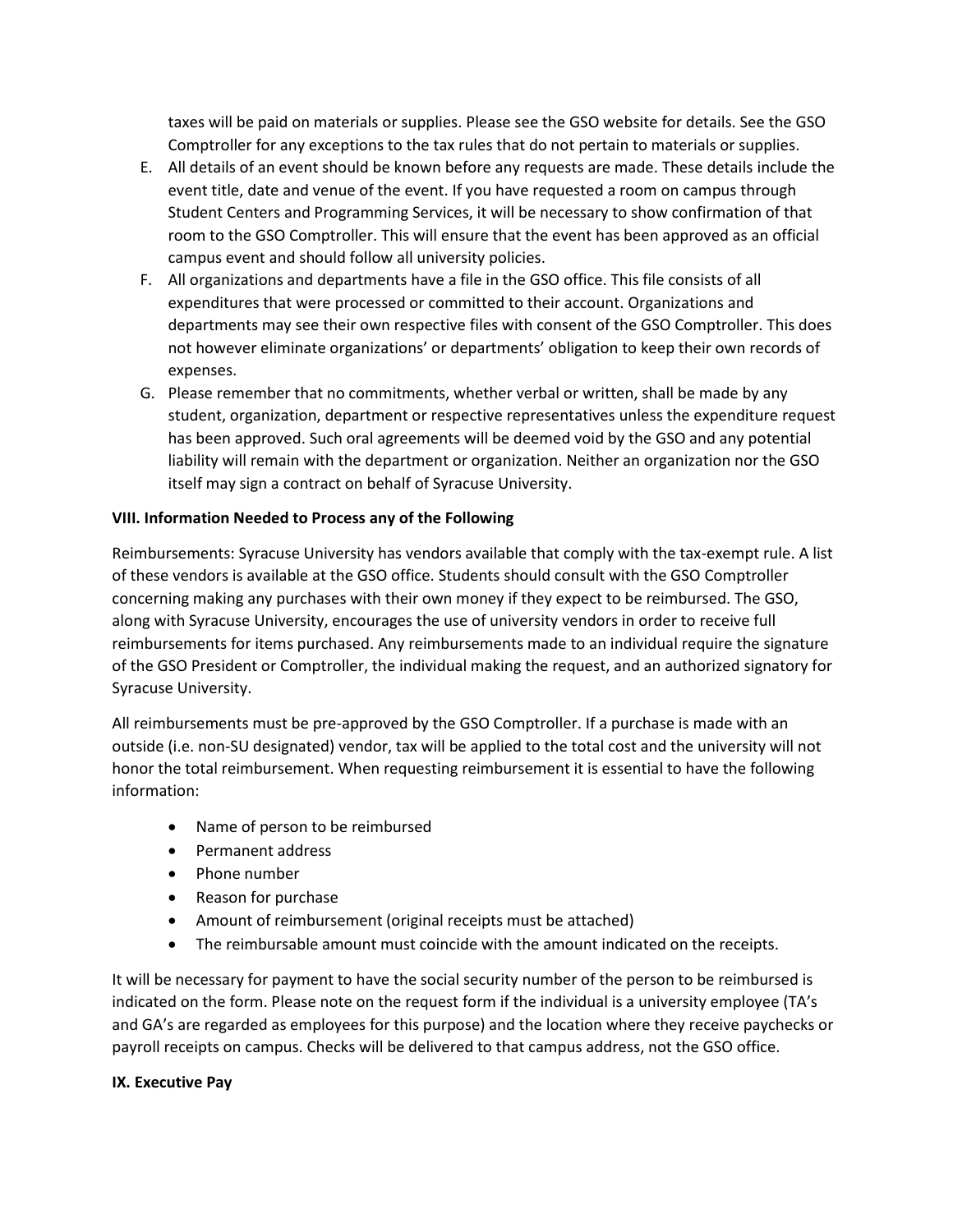Elected GSO executives earning full time pay will be paid a monthly stipend with their total compensation dived into 12 equal payments. Elected GSO executives not earning full time pay will be paid half on June 1st (the first day of their executive term) and the remaining amount May 1st. If an elected official is removed from office via impeachment they are not entitled to any remaining pay. This payment structure may be modified by the Senate via instructions contained in the Annual Budget.

# **X. Appeal Policy**

- A. Any decision of the GSO Comptroller may be appealed to the Executive Board.
- B. Any decision of the Executive Board may be appealed or overturned by the Senate.
- C. The Senate makes final decisions on all funding decisions in regard to departmental, budget, special programming, and start up fund requests.
- D. Please see the GSO Comptroller or GSO President to arrange for an appeal.

## **General Policies and Exclusions**

## **Advertising:**

The GSO will pay for advertising but encourages groups to use the most cost effective means of advertising at its disposal. Free advertising is available through GSO social media accounts, the Syracuse record events calendar, e-mail listservs, the GSO website, and fliers posted across campus (which may need approval from the GSO). Further advertising options include but are not limited to the Daily Orange and other campus publications and programs. Due to rising advertising prices, we encourage groups to exhaust free advertising methods prior to requesting those with significant additional costs. All GSO sponsored public events should be advertised in the graduate student monthly newsletter by emailing gradnews@syr.edu.

## **Duplicating and Printing:**

The GSO will pay for printing of advertising materials if necessary, so long as those materials are reproduced at a university copy center or the business offering a lower bid for the job.

## **Travel:**

Special programming funds may not be used to fund travel for individual students, groups, field trips, or other excursions off campus unless such travel has a professional or academic purpose. Approved travel by personal automobile will be reimbursed on a mileage basis, not as reimbursement of gas expense. Please check with the Comptroller for the current mileage rate. Other travel will be reimbursed as actual expense.

## **Gifts and Prizes:**

These will be decided on a case-by-case basis but are unlikely to be approved.

## **Honorariums:**

All payments to people for services rendered must be accompanied by a contract, signed by the appropriate university official, or memorandum of understanding. Under no circumstances will cash or check be advanced to any person without a contract. Please contact the GSO Comptroller for the appropriate procedures.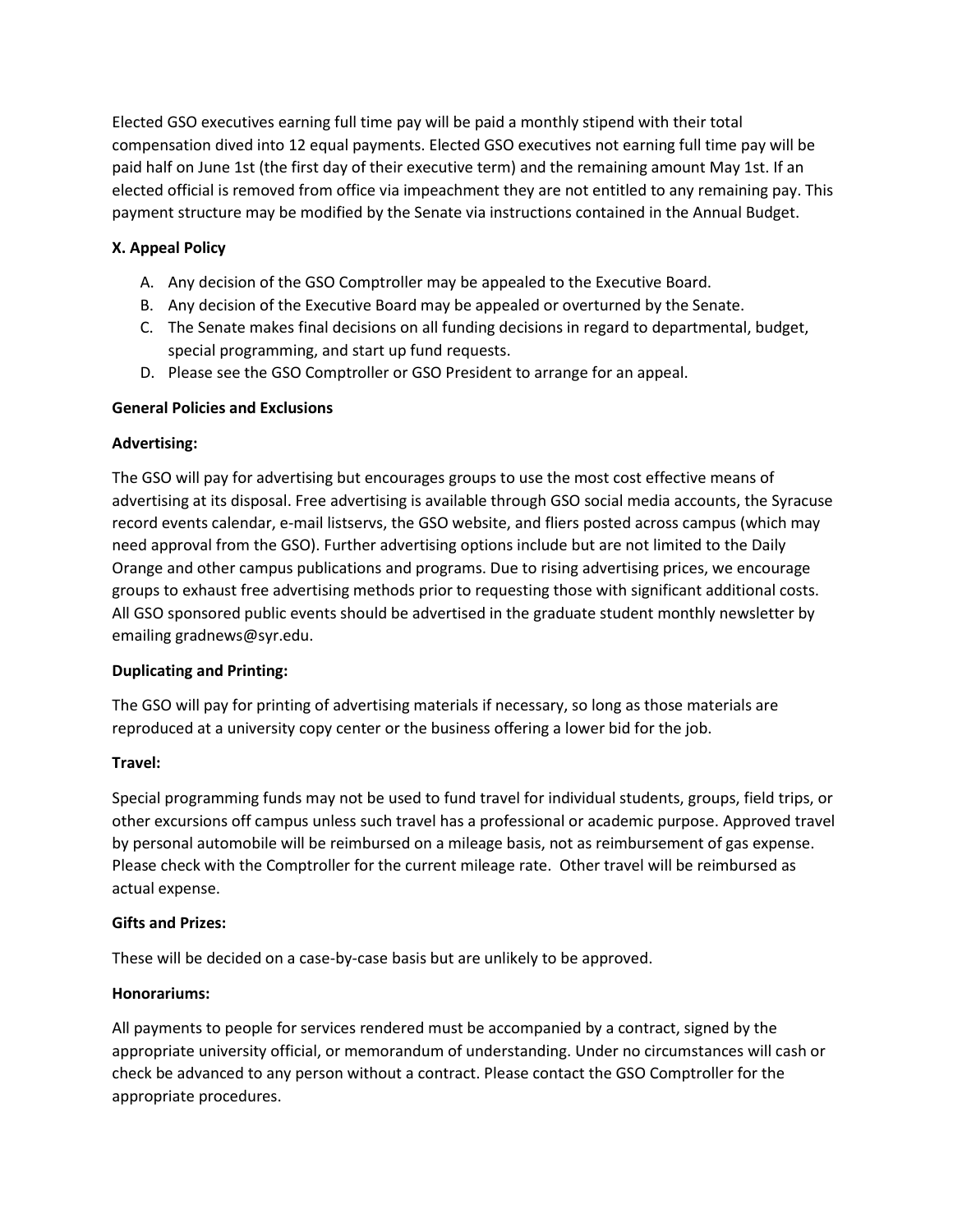#### **Reimbursements:**

Reimbursements must always be accompanied by an official, detailed, and verifiable receipt or invoice showing payment details. Reimbursements will only be made to those individuals with a social security number or to corporations possessing a federal tax identification number.

## **Off Campus Events:**

Organizations using GSO funds are free to use their allocated funds anywhere they choose, provided that special programming funds do not violate the travel policy outlined above. This does not exempt organizations from the alcohol policy below.

#### **Food:**

The GSO recognizes the centrality of food, beverages, and other refreshments at events. However, the GSO cannot afford to fund events where the exclusive purpose of the event is a department or organization dinner. As such, the GSO will fund on any given special programming request, a maximum of \$500 or 20% of the total cost of the event, whichever figure is higher. An absolute maximum limit of \$1500 on food applies to all groups regardless of the total costs of the event.

#### **Alcohol:**

The GSO will not fund, in part or in whole, any event that takes place where alcohol will be present unless certified serving staff is in charge of alcohol distribution.

#### **Exclusions:**

The GSO will not pay for the following items in organizational funding requests: massages, conference attendance, business cards, stationery, stamps, tuition, or stipends for enrolled students on campus.

## **Catering Functions:**

All events or functions that take place on university grounds must be catered by the university, unless prior arrangements have been made through the food services department. There are no outside vendors permitted to disburse food on university grounds unless food services has been notified and has given their approval; this is for health and safety purposes.

Steps to follow when arranging a catered event:

- Verify your event's location with events scheduling and wait for their confirmation on availability. This step must precede an official request for GSO funds
- Get an itemized list of all the foods and beverages you want to order. If specific foods are not available through food services, other arrangements can be made through outside vendors. Once this list has been compiled and costs have been estimated in writing, make your request for GSO funds.
- The GSO assumes no liability for damages done to facilities by attendees or for any other liability created by the host organization. Acceptance of GSO funding will be construed as an acceptance of liability for the event. Departments and student organizations will not hold the GSO liable for any negligence caused by said department or organization. Departments and organizations are